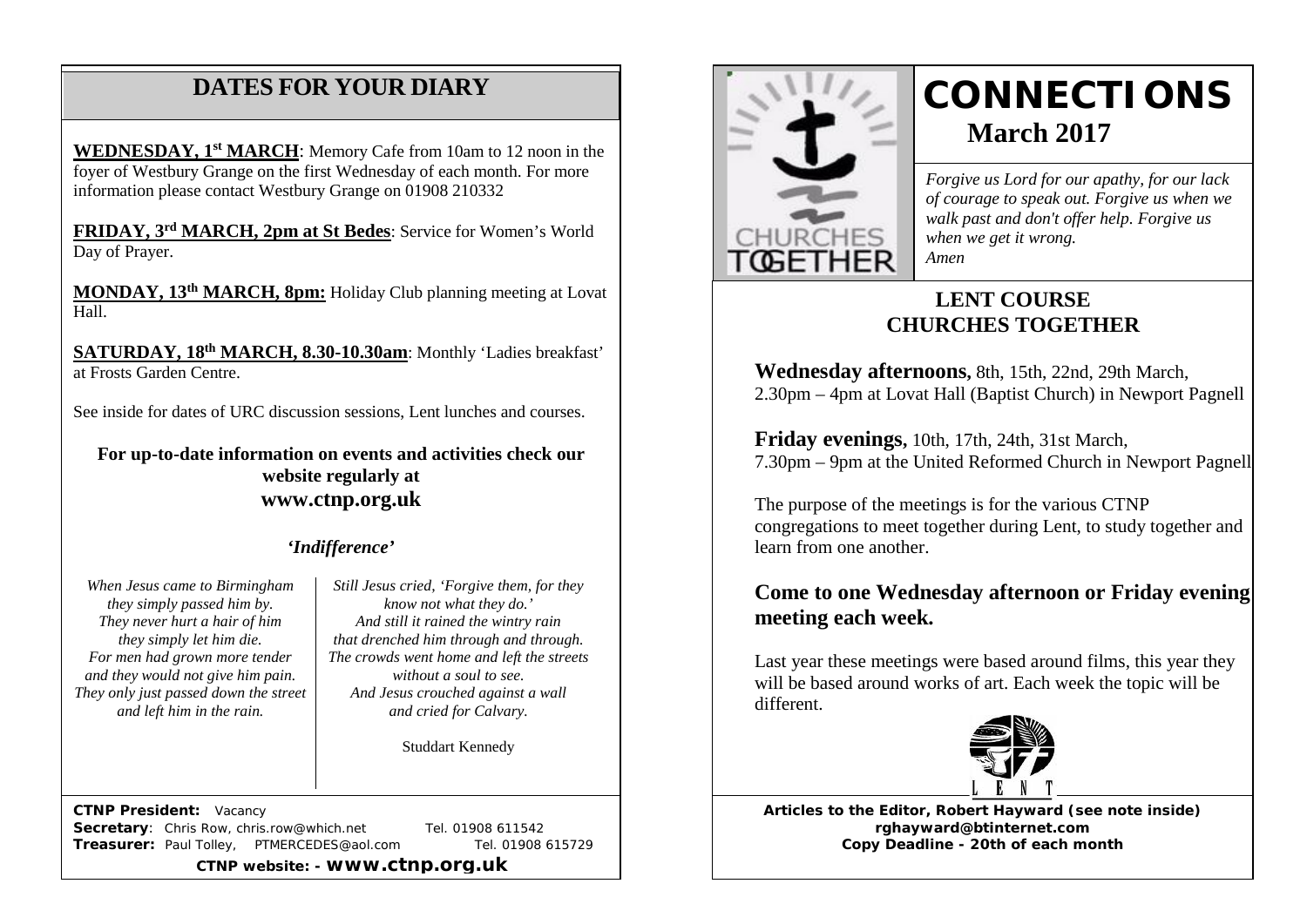## LETTER FROM A MINISTER

#### **Making promises**

Watching the news reports of Donald Trump's inauguration as the  $45<sup>th</sup>$ President of the United States of America, I was reminded of George Bernard Shaw's observation that the US and the UK are "two nations divided by a common language". In contrast to the speeches and bands accompanying the American ceremony a new Prime Minister's assumption of office comprises a visit to the Palace and rather low key appearance in Downing Street for the next occupant of 'No 10'. And so the baton is quietly passed and plans are put in place for the new incumbent's Cabinet as holders of the key positions in his or her government are duly announced.

All this made me think of other new beginnings some of which are accompanied by oaths and promises and others which are all together quieter. I remember as a child preparing to become a Brownie Guide by practising the salute over and over again and worrying whether I would get the words of the promise in the right order. All these years later I can still remember the words: 'I promise that I will do my best, to do my duty to God, to serve the Queen and help other people and keep the Brownie Guide Law'. Of course the words have now changed but children are still promising to do their best. Later in life as a nurse, I committed to keep the Nursing & Midwifery Code of Conduct as I worked alongside medical colleagues who had also agreed to abide by the principles of good medical practice, as defined by the General Medical Council. You may be surprised to hear that doctors are no longer required to take a Hippocratic Oath. The taking of oaths is not as common as it used to be although witnesses in courts and MPs taking up their seats after an election are amongst those still participating in this ancient tradition.

Now as a probationer minister in the Methodist Church I am preparing for ordination as a presbyter after a number of years of training and formation. The service is a solemn and moving occasion as each ordinand is asked to declare their commitment to their ministry and acceptance of the doctrines and disciplines of the Church. At its heart this is a time for individuals to renew their commitment to the service of God. It is also a reminder that what is being agreed is a covenant and not a contract that can be made and broken if promises are not kept. So as I prepare for ordination and my next new beginning, it will be in the sure and certain knowledge that it is only by God's grace that I shall be able to fulfil the role and duties of a minister of the Church. And no there won't be a band!

## **LENT LUNCHES**



Every Friday from **3rd March to 7th April** at the United Reformed Church Hall from 12 noon to 1.15pm.

Enjoy delicious homemade soup with a variety of bread, rolls and cheeses for only £4.00. All profits go to Christian Aid.

For more information please contact Jennifer Mazzone 01908 613088

#### **CHANGE OF EDITOR**

----------------------------------------------------------------------------------------

Just to let you know that this is my last edition as editor of Connections. I've been doing it for a while now and thought it time to let someone else have a go. I'm delighted to say that Robert Hayward who worships at the Baptist Church and is also a member of the CTNP Communications Group has volunteered to take this on. Robert has some professional design skills so watch this space… and thank you, Robert!

Thanks to those of you who have sent me news articles to include in Connections over the past years. Please continue to send information about things happening in your churches that you want to share with people from the other churches in the town, but please direct them to Robert from now on instead of to me. Robert's email address is **[rghayward@btinternet.com](mailto:rghayward@btinternet.com)**. And of course, you can also send notices to Neville Watson (**[nevillefromnp@gmail.com](mailto:nevillefromnp@gmail.com)**) for the CTNP website at any time.

Beth MacKay, Editor

*Revd Nicola Martyn-Beck*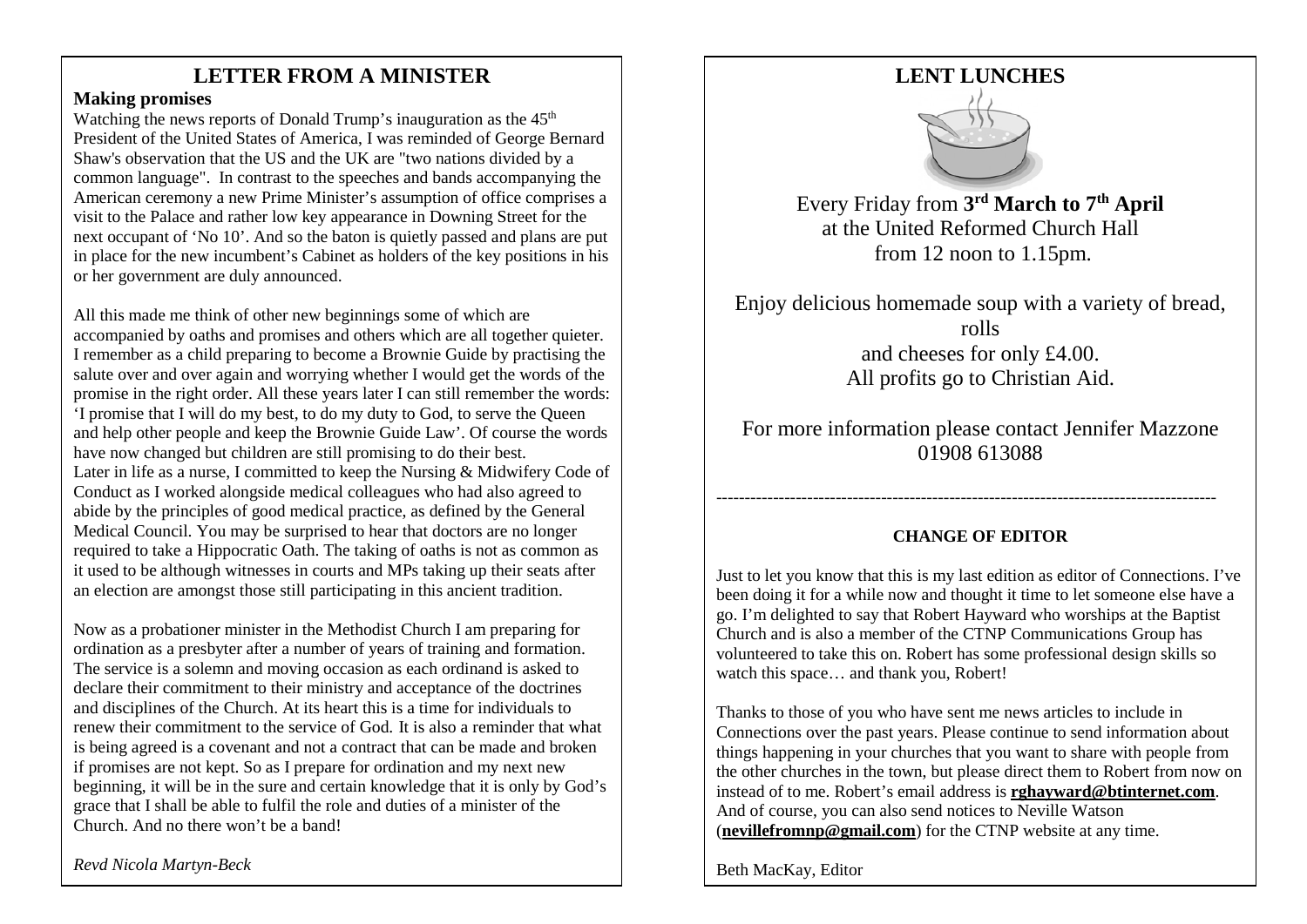## **FOOD BANK NEWS**

Many thanks as always to those who contribute to the Foodbank. The Christmas donations were excellent and you may be interested to know that over 500 hampers were also given out as well as all the 'Christmas Goodies' making a real difference to families in MK.

Not surprisingly, while always making use of all donations, the Foodbank does not always receive the types of food it needs in the right proportions to provide balanced nutritious food bags. For example, currently it has a surplus of dried pasta and teabags but is short of:

- Small jars of coffee
- Spreads
- Tinned rice pudding / custard
- Sugar
- Tinned meat
- Long life juice
- Long life whole milk

So if you are looking to donate or are a regular giver, then if you could target the above items that would be extra-helpful! Please remember that all donations need to be in date, in good condition and liquids need to be the long-life variety. So nothing that requires chilling or homemade produce sorry!

For more information on the Foodbank please see the website: [Milton Keynes](http://mkfoodbank.org.uk/)  [Foodbank](http://mkfoodbank.org.uk/) and thanks again for helping the neediest families in MK. *The Foodbank are always happy to give presentations on their work - contact details are on the website or just let me know what you would like.* 

*Geoff Morris* 01908 617050*.*

## **WOMEN'S WORLD DAY OF PRAYER**

----------------------------------------------------------------------------------------

Women's World Day of Prayer is a worldwide movement of Christian women who come together to observe a common day of prayer held on the first Friday in March each year. **This year's service in Newport Pagnell will take place on Friday, 3rd March at 2pm at St Bede's** and has been prepared by the women of the Philippines. Everyone is welcome – not just women.

#### **EASTER SATURDAY BISCUIT CHALLENGE – 15th April Calling all bakers!**



It's that time of year when we ask for volunteers from every church to bake some heart shaped biscuits which we can put in small clear bags and give out to townspeople on the morning of Easter Saturday. People are so surprised and pleased by their gift from the 'Churches of Newport Pagnell' so it's a 'mission' activity worthy of repetition while our bakers remain willing and productive. Just use your favourite biscuit recipe and cut into heart shapes, no bigger than a digestive.

This year there's a modest change, replacing the accompanying 'Love Won' message with a HOPE postcard. We are producing 1000 of these with an inspiring picture on one side carrying the word HOPE, and we will be inviting all congregation members to handwrite Bible verses that inspire hope on the reverse. The postcard is for propping up at home so the message can be re-read from time to time.

We will be packaging up the biscuits on Saturday 15th April from 9.30am in the Methodist church foyer and welcome offers of help with that. We will also be calling for volunteers to assist with the distribution of both the bags of biscuits and the personalised HOPE postcards around the town from 10am – 12.00 noon that Saturday. Read more about it in your church newsletters nearer the time. We look forward to receiving lots of help again this year!

With thanks in anticipation from the CTNP Mission group: Jill Walker, Beth MacKay, Klaus Reidel & Hazel Reynolds